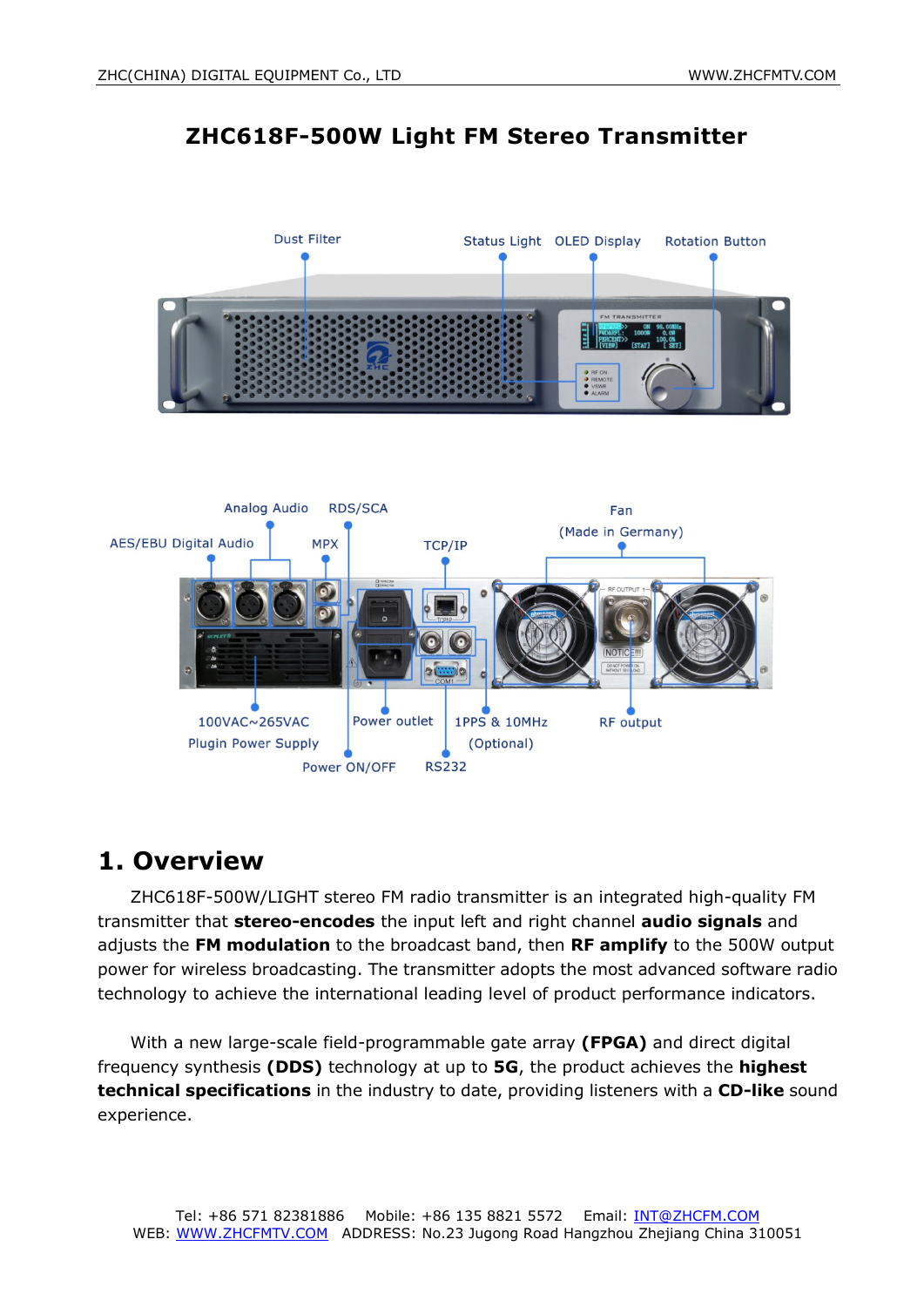The product consists of audio interface unit, digital processing and frequency modulation unit, RF power amplifier unit, human-machine interface unit, communication interface unit, clock synchronization unit and power supply unit. The transmitter is installed in a 19-inch 2U standard chassis, intensive design, small size and light weight. The whole transmitter is designed with high reliability, which makes the product run continuously and stably for a long time.

# **2. Technical characteristics and principle block**

## **diagram**

### Product technology has the following technical features:

- Full process digital processing to achieve a perfect auditory effect of CD-like sound quality
- Full-scale digital processing with large-scale field-programmable gate array (FPGA) technology
- Direct digital frequency synthesis (DDS) technology at speeds up to 5G to peak transmitter specifications
- High reliability microprocessor (ARM) technology as the primary controller
- Support for multiple audio source inputs (transmitters can be automatically selected by priority):
	- ◆ AES/EBU digital audio signal input (highest priority)
	- ◆ Analog stereo analog audio signal input (2nd priority)
	- ◆ MPX stereo composite signal input (3rd priority)
- Supports one RDS or SCA subcarrier input
- Upgradeable to FM synchronous broadcast transmitter
- Electronically controlled AGC controls output power zero drift
- Perfect over-current, over-voltage, over-temperature, over-power, standing wave ratio alarm and protection
- One-touch shuttle quick keyboard input
- Real-time display of operating parameters using OLED
- With TCP/IP, RS232 communication interface
- 19-inch standard chassis, height 2U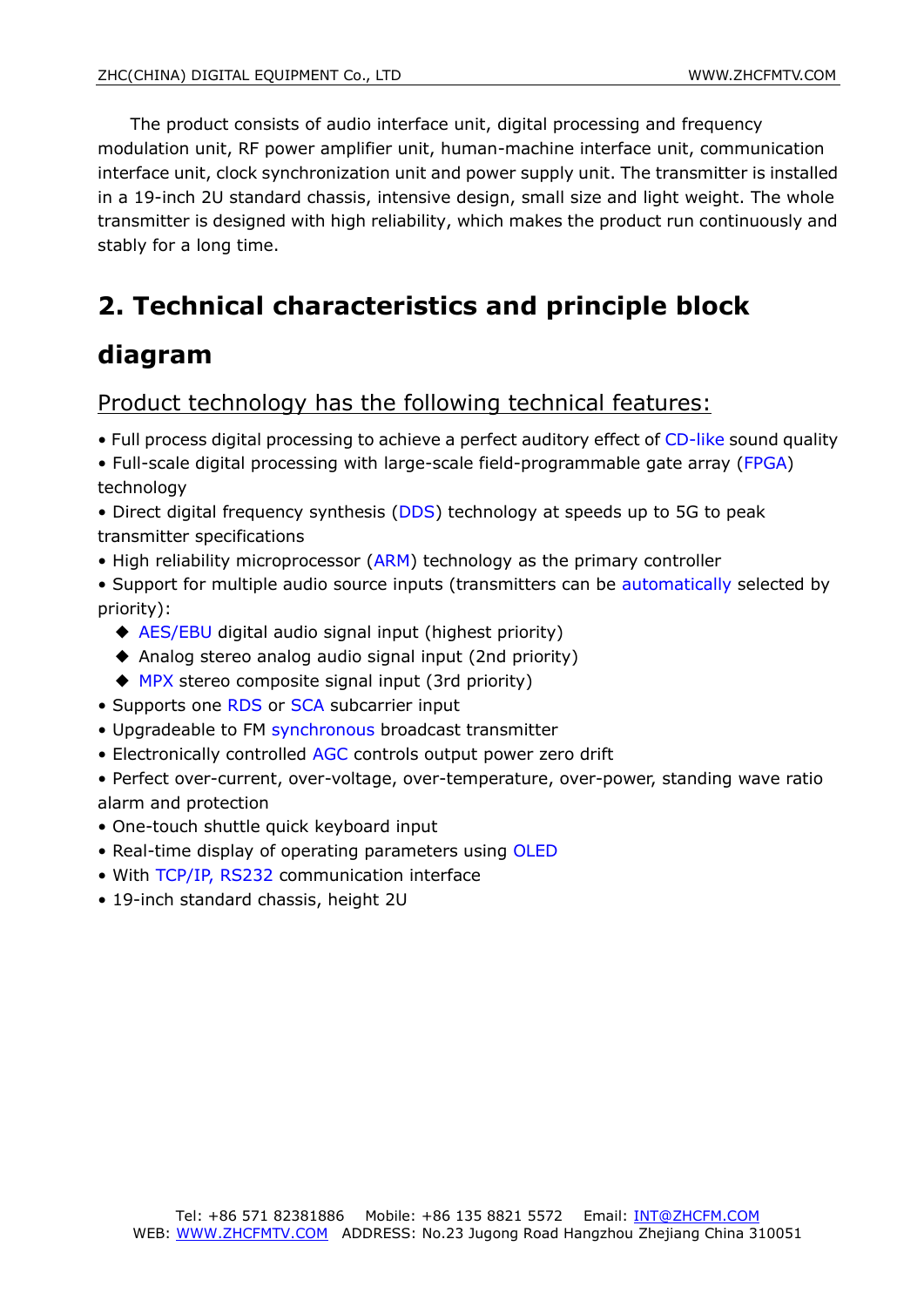

## The Transmitter Block Diagram:

## **3. Technical specifications**

#### **Electrical Specifications:**

| 1. Nominal emission frequency                         | $87MHz\sim108MHz$                                  |  |  |  |
|-------------------------------------------------------|----------------------------------------------------|--|--|--|
| (other frequencies can be customized), stepping 10kHz |                                                    |  |  |  |
| 2. Carrier frequency tolerance                        | ±200Hz                                             |  |  |  |
| 3. Output power                                       | $0 \sim 500W$ continuously adjustable              |  |  |  |
| 4. Output power tolerance                             | ±1dB                                               |  |  |  |
| 5. Output impedance                                   | $50\Omega$                                         |  |  |  |
| 6. RF output connector                                | 7/16''                                             |  |  |  |
| 7. Residual wave radiation                            | $< -70dB$                                          |  |  |  |
| 8. Parasitic amplitude modulation noise               | $< -50dB$                                          |  |  |  |
| 9. Pilot frequency deviation                          | $±0.1$ Hz                                          |  |  |  |
| 10. 38KHz residual component in the S signal < -50dB  |                                                    |  |  |  |
| 11. 100% modulation frequency offset                  | ±75KHz                                             |  |  |  |
| (maximum modulation frequency offset 112.5KHz)        |                                                    |  |  |  |
| 12. Audio pre-emphasis                                | 0µs/25µs/ 50µs/75µs optional                       |  |  |  |
| 13. Signal-to-noise ratio                             | $\geq$ 92dB (1kHz, 100% modulation)                |  |  |  |
| 14. Stereo separation                                 | $\geq$ 73dB (L $\rightarrow$ R, R $\rightarrow$ L) |  |  |  |
| 15. Distortion                                        | $\leq 0.01\%$ (30Hz ~ 15000Hz, 100% modulation)    |  |  |  |
| 16. Frequency response                                | $\pm 0.01$ dB (no emphasis, no de-emphasis)        |  |  |  |